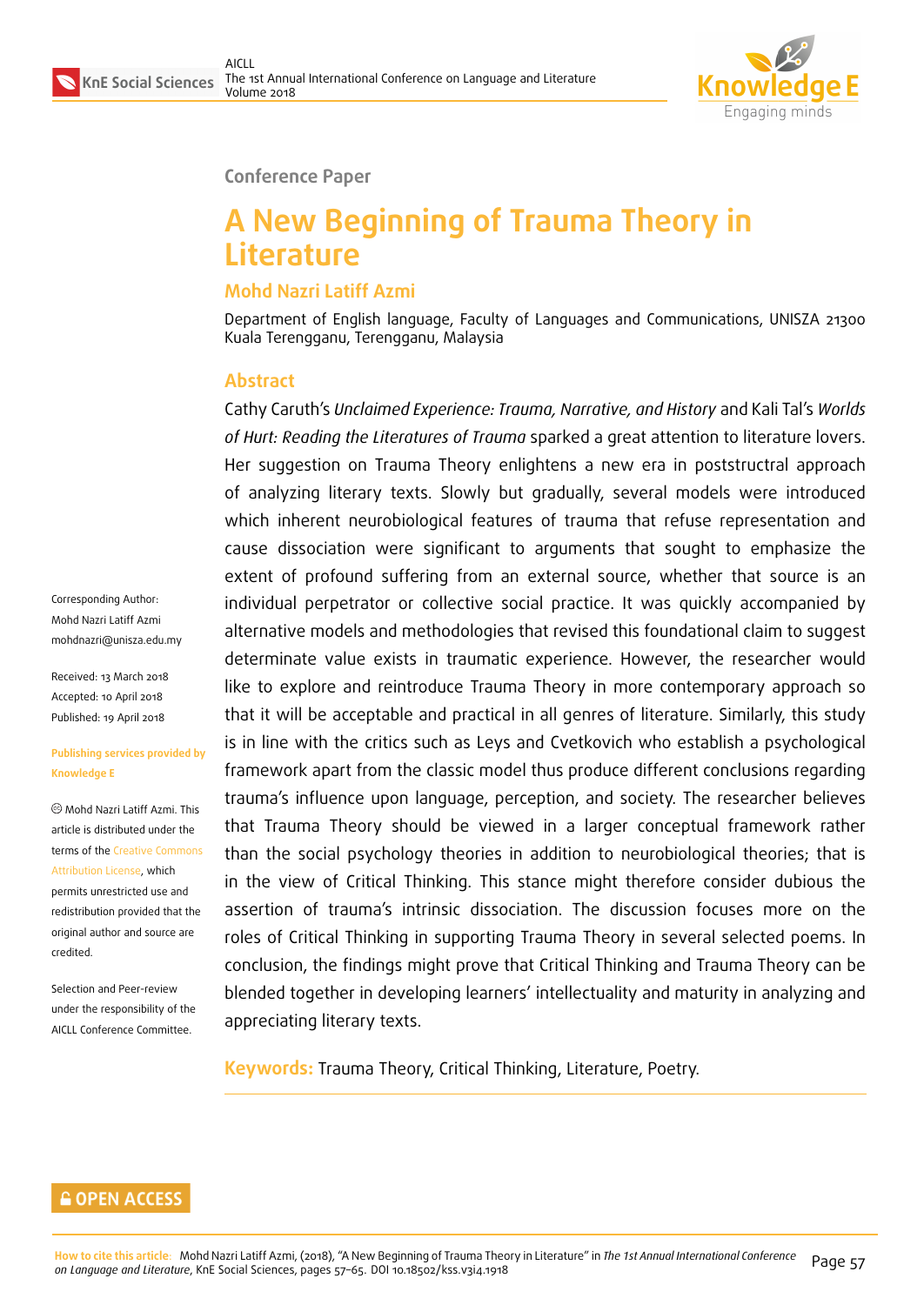### **1. Introduction**

Baker (2012) points that literary theory refers to a particular form of literary criticism in which particular academic, scientific, or philosophical approaches are followed in a systematic fashion while analyzing literary texts. However, traditional literary criticism tends not to focus on a particular aspect of a literary text in quite the same manner that literary theory usually does. Literary theory proposes particular, systematic approaches to literary texts that impose a particular line of intellectual reasoning to it, therefore, literary theorists often adapt systems of knowledge developed largely outside the realm of literary studies and impose them upon literary texts for the purpose of discovering or developing new and unique understandings of those texts that a traditional literary critic might not be intellectually equipped to recognize [3]. Today, some literary scholars debate the ultimate value of literary theory as a method of interpretation and it is nevertheless vital for students of literature to understand the core principles of literary theory and be able to use those same principles t[o i](#page-8-0)nterpret literary texts.

The researcher believes that the study of literary theory is challenging, especially for students who are relatively new to the field. It takes time, patience, and practice for students to get used to the unique and sometimes highly specialized language that literary theorists tend to use in their writings as well as the often complicated and detailed arguments they make. As we are exposed to literary theory, take the time to carefully consider the argument being made, to re-read when we find ourselves confused by a statement, and to look up and acquaint ourselves with any language or terminology we are exposed to and not familiar with [1].

## **2. What is Trauma Theory?**

The field of trauma studies in literary criticism gained significant attention in 1996 with the publication of Cathy Caruth's *Unclaimed Experience: Trauma, Narrative, and History* and Kali Tal's *Worlds of Hurt: Reading the Literatures of Trauma*. A theoretical trend was introduced by scholars like Caruth, who pioneered a psychoanalytic post structural approach that suggests trauma is an unsolvable problem of the unconscious that illuminates the inherent contradictions of experience and language. This Lacanian approach crafts a concept of trauma as a recurring sense of absence that sunders knowledge of the extreme experience, thus preventing linguistic value other than a referential expression. The evolution of trauma theory in literary criticism might best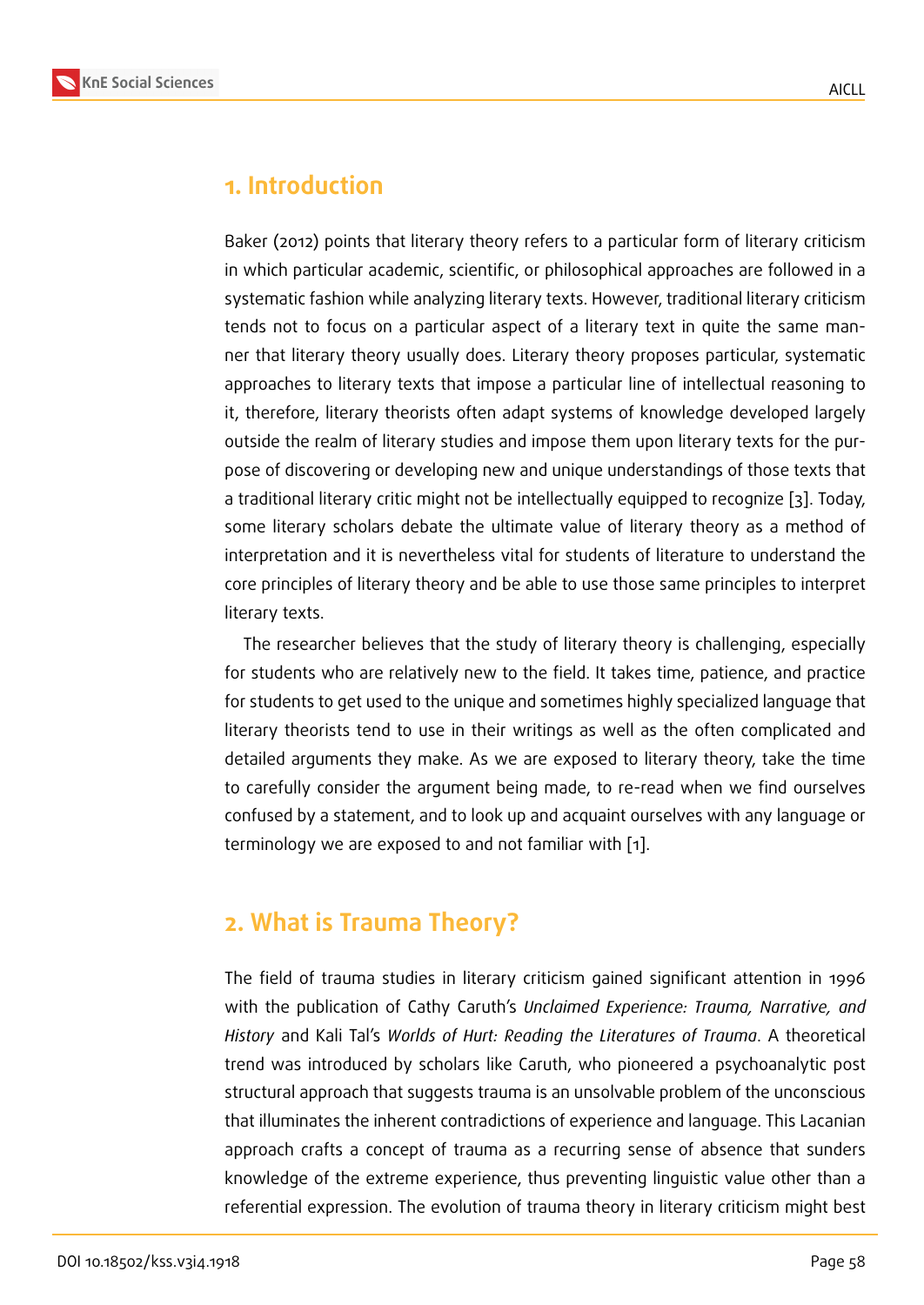be understood in terms of the changing psychological definitions of trauma as well as the semiotic, rhetorical, and social concerns that are part of the study of trauma in literature and society [6].

## **3. Trauma in P[oe](#page-8-1)try**

Many studies that focus on trauma in literature focus a great deal on repetitions that exist within the literary work because repetition is a common response to trauma and easily identifiable in text. Many survivors of trauma repeat aspects or the entirety of the event that was traumatic in their life in their mind and, sometimes, in their literature [10]. Literary trauma theorists make note of these elements of repetition in a literary work and discuss the correlation therein. Nandi (2016) makes note how literary trauma theory takes into account "what cannot be fully re-membered, the illegible, the unspeaka[ble](#page-8-2), with a something-repeated, be it an image, a phrase, a metaphor, even a syllable or sound". The present study does not wish to discount repetition or any of the other aspects that literary trauma theory examines in literature. Instead, my study looks to expand beyond these facets and examine traumatic memory and the role of emotion, most specifically in poetry. The use of traumatic figurative language that is apparent in many poems which discuss or display elements of trauma. Traumatic figurative language provides an individual with a way to discuss trauma by using a metaphor, simile, or metonym when discussing it [4].

## **4. Critical Thinking in Poetry**

As highlighted by Facione (2011), 'Critical thinking is a purposeful, self-regulatory judgment which results in interpretation, analysis, evaluation, and inference, as well as explanation of the evidential, conceptual, methodological, criteriological, or contextual considerations upon which that judgment is based', hence, this study tries to connect the relationship of Trauma Theory and Critical Thinking, for the first time. The researcher borrows the Nadal's idea (2016) and Osman's (2013) who say that only those who have high order thinking skills would be able to understand and synthesize traumatic elements in literature. The researcher has analyzed more than 40 special poems in discussing this theory pertaining to various types of poetry, but for this paper only three poems were chosen to be shared with.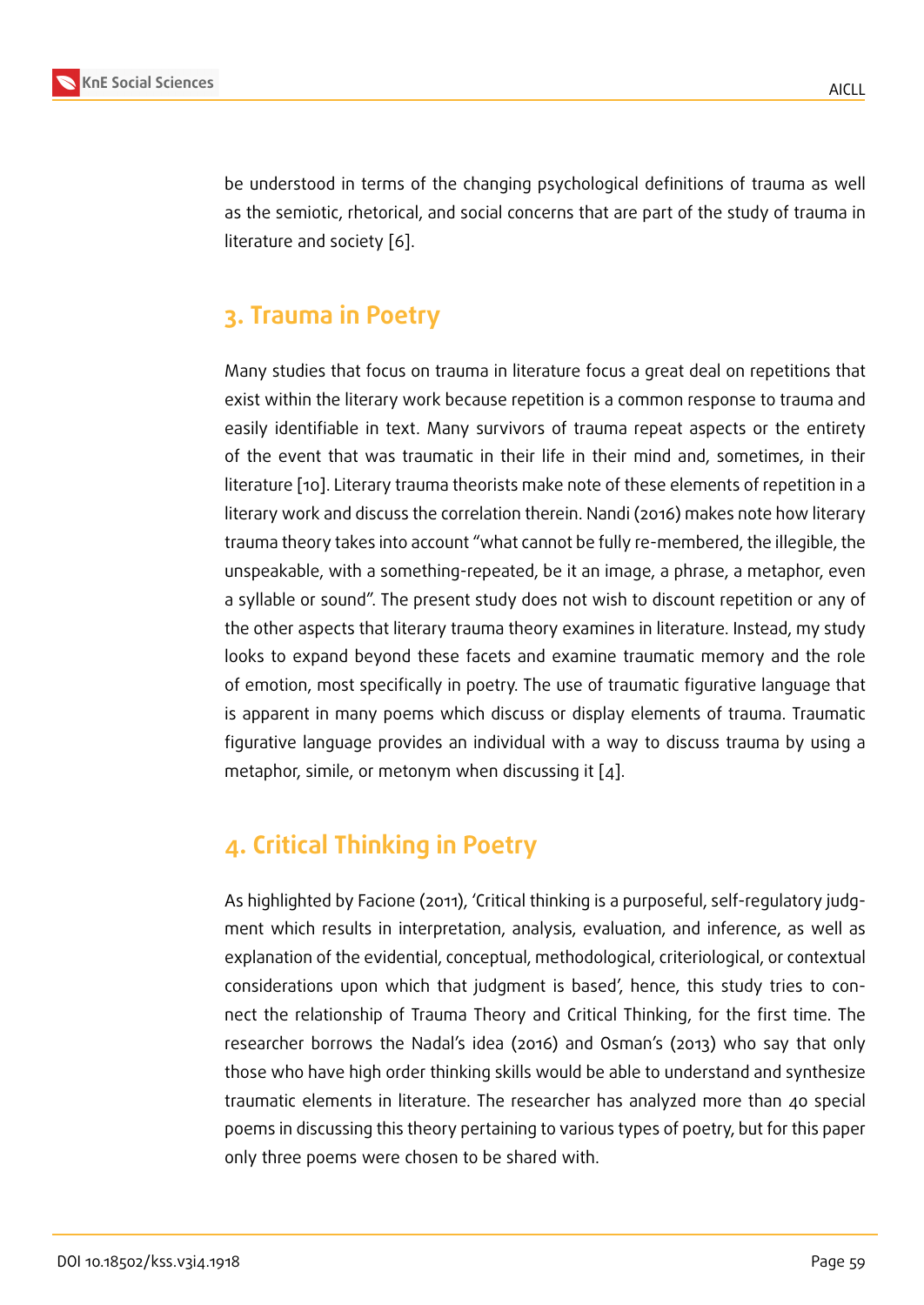## **5. Analysis**

### **5.1. August 6<sup>th</sup> by Sankichi Toge**

Traumatic event in this poem is represented through the repetition of the phrase '*how could I ever forget*' where it has been repeated by the poet for three times. In traumatic figurative language, repetition is one of the common elements of trauma [2]. This repetition acted as the reminder to the readers. As for this poem, the poet reminds the readers how the scenery of the incident looks like. Other than that, those repetitions of words also show that the tragedy is still fresh in his head and those bad m[em](#page-8-3)ories will never fade from his mind. Here we can say that, this atomic bomb tragedy was really affected his emotion and life. In this poem, it is not just the poet who can feel the trauma. The whole society of Hiroshima was felt the same too. This can be spotted through the phase '*all crying*' and '*how can I forget the entreaties of the departed wife and child*'. As this tragedy was not just involving the poet but also the whole people in the Hiroshima, all of them were facing the trauma too as the tragedy has destroyed their houses and also killed their family members. The poet told the readers that all of them were crying after they have seen bodies on the parade ground which were scattered like jumbled stone image. Other than that, many people were departed from their children and wife resulted from the tragedy. Through this, it is proven that the society of Hiroshima also felt the same trauma just like the poet faced.

The poet also tried to share the feeling of trauma that he faced during the event with the readers. In creating this feeling, he used some elements of Bloom's Taxonomy. The stage that involved in creating this poem is *Remembering*. This is because, all the lines that contained in this poem were related to him, where he recalled his experience and interpreting them by using the medium of writing. The poet was able to interpret the victims' condition during that day. The way he interpreted those things could affect the emotion of those who read this poem. Other than that, the stage of *Evaluating* is also involved here where the poet criticizing the act of bombing done by America which has killed thousands of Japanese people. Through those *Criticizing*, the poet was actually tried to ask the readers to evaluate by themselves what would happen if this tragedy occurs in their countries. Other than that, the traumatic figurative language used in his writing could trigger the readers' thinking to analyze what would have happened if they were in the poet's shoes. The poet also presented the traumatic elements through the use of traumatic figurative language such as '*half skin peeled off, bald*', '*pot-bellied*', '*skin dangling like rags'*, '*building split, bridges collapsed*' and many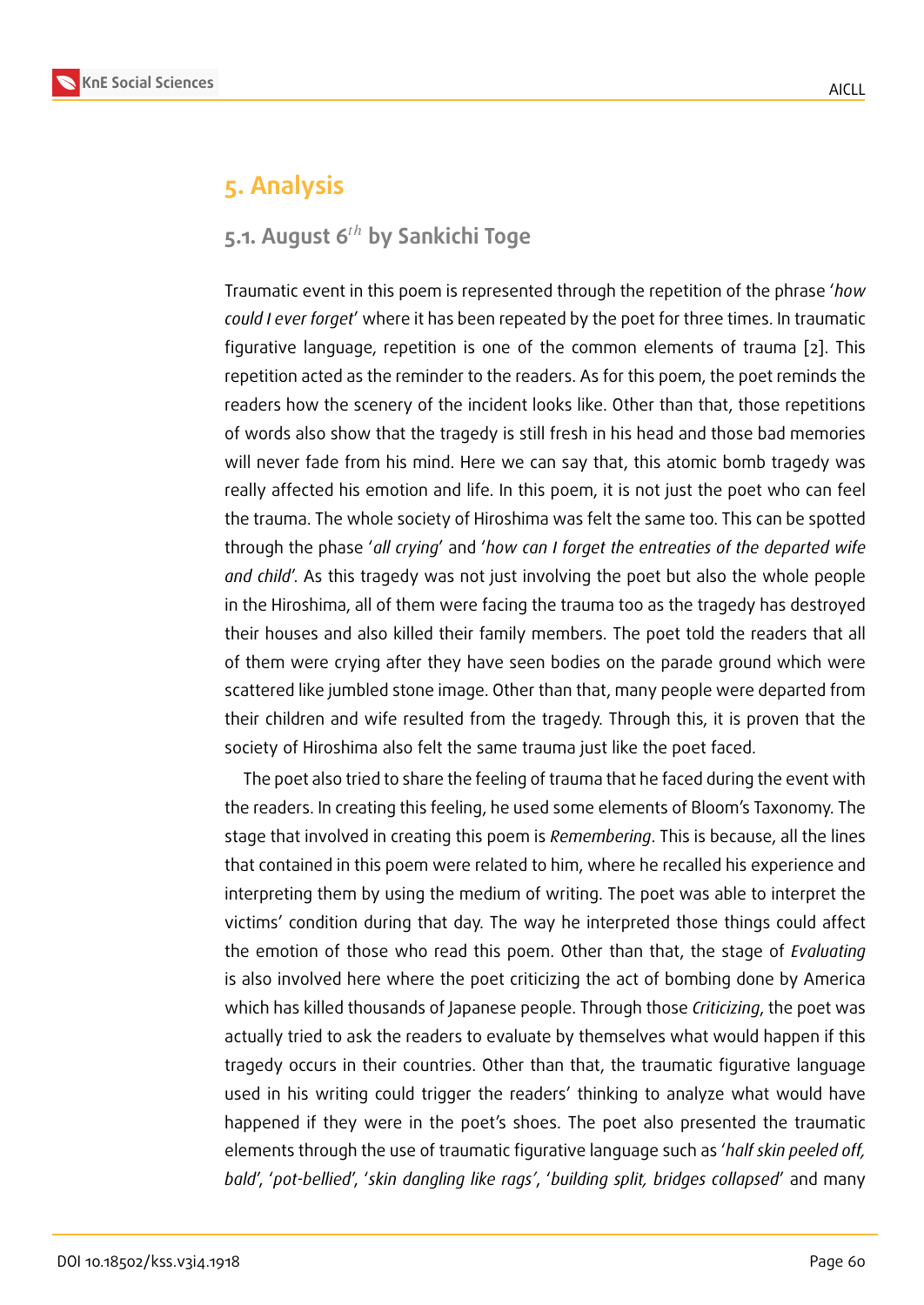

more. All those words actually explain how the people were suffered from the tragedy and it remains till now.

### **5.2. Home Burial by Robert Frost**

The poem 'Home Burial' is closely associated with Frost's life which he had lost his children. Those events have left great impact to the poet and have affected them emotionally such as depression and frustration. The poem describes two tragedies which are: the death of their son and the death of their marriage. Both of them have different ways of dealing with grief and it jeopardizes their marriage. Element of trauma, sorrow and frustration can be found throughout the poem. The husband has been looking at his wife who is witting down looking out the window, overlook the graveyard. Her hesitation stops Amy from going down and she decided to stay in her place. It shows that she is not ready to move on and face the reality where she chooses to stay in his grief while reminiscing her memory with her dead son. She is still in trauma after his death. Traumatic element can be seen in the line when Amy refuses any help from her husband who attempts to ease her mind by asking her to share what she feels. Amy, who still in grieving period, decided to ignore him by keeping silent. This stanza shows the husband who is ready to accept the reality. He expresses his sadness and frustration in line *'The little graveyard where my people are!*' Which means the graveyard is belong to his newly born son. However, he realizes that he already gone in line *But I understand: it is not the stones, But the child's mound'.*

Then, Amy cried to stop her husband from talking about their son's death. It shows that she is not ready to face the reality and accept what has already happened. The husband expresses his anger by asking '*Can't a man speak of his own child he's lost?'* However, Amy still refuses to talk to him and decided to walk away. It shows failure in communication between them due to the traumatic event that happened. Again, Amy's refusal to listen to her husband illustrates that she doesn't want to accept the reality. Amy's husband begs her to stay because he wants his wife to talk to him instead of her friends. This entire stanza expresses the husband's frustration about his wife's attitude of telling others about her problem instead of her own husband. *'I'm not so much, Unlike other folks as your standing there'*, by saying this, he goes humble by comparing himself with Amy's friends. Despite his anger and frustration, he still doesn't give up on begging his wife to stay but Amy seems to ignore him. 'Home Burial' illustrates that a traumatic occurrence such as death can destroy everything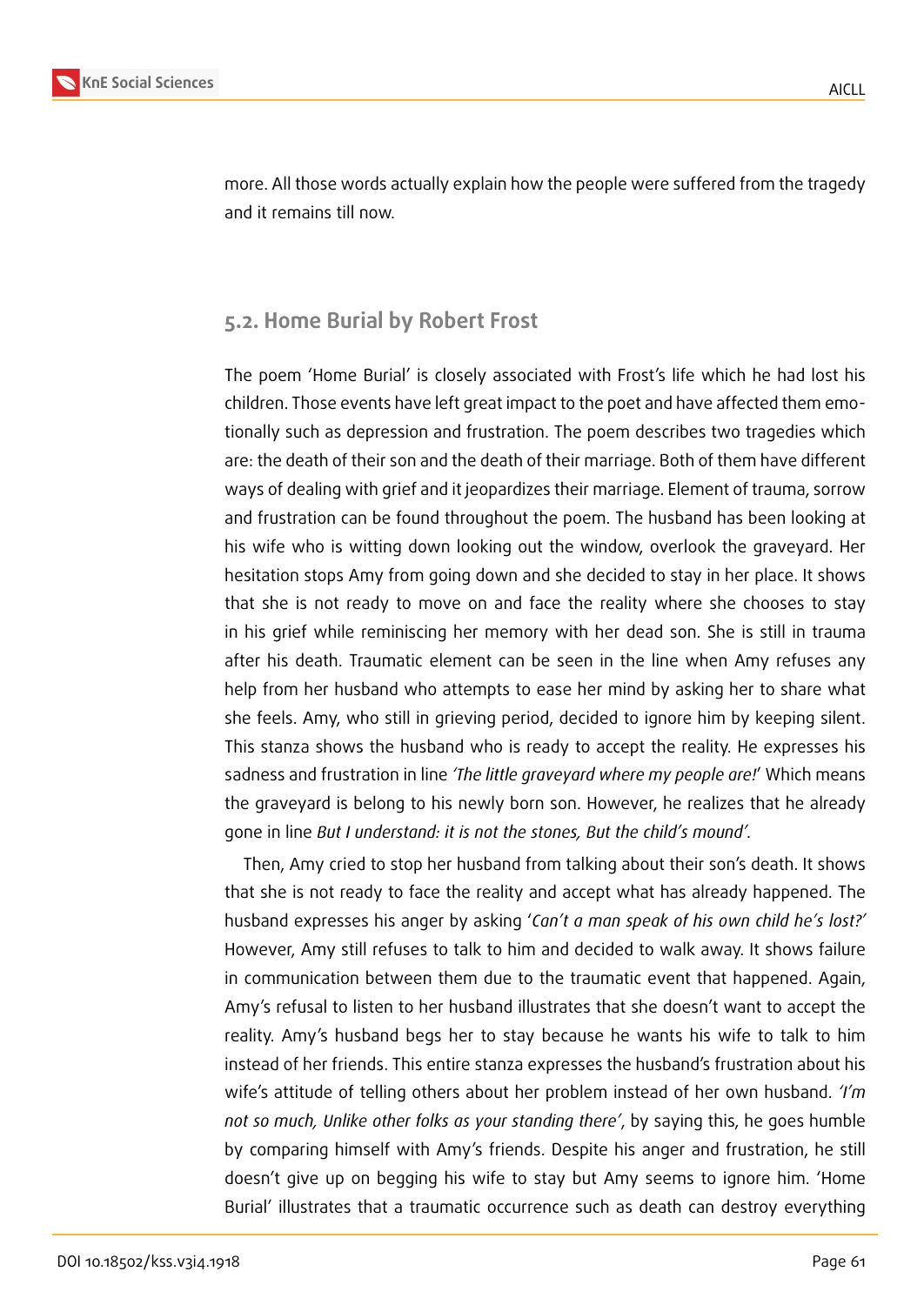including marriage. Failure to manage sadness, frustration and anger led by any traumatic tragedy can destruct a harmonious relationship like what happens to Amy and her husband.

The researcher analyses that to relate this poem with critical thinking [5] which is very suitable to be related with *Three Functions of Mind which are thinking, wanting and feeling.* Thinking refers to the process of creating meaning via events that occurred in our life. It continuously telling us about: This is happening in our life. This is [w](#page-8-4)hat going on. It helps us to make sense of any events that happened. Wanting requires effort or energy to change something. For example, we are persuading others to agree with our opinion. Feeling involves creating the positive or negative meaning from the events occurred such as sad, happy, disappointing, worried and excited. In this poem, Amy and her husband have been facing a painful event which is the death of their son. An issue emerges when they have different way of dealing with the event. Amy seems to be failed in making sense of what has happened. They have different way of perceiving and judging the events which put them in conflict. However, in helping his wife to realize what had happened, the husband tries to clarify and synthesize the event by asking his wife to talk, but he failed. At the end, despite her husband's warning to bring her back by force, she still decided to go out to her friends and share her feelings. She thinks that it is the best for her to come out with such decision. In short, the poem comprises all the three functions of mind.

#### **5.3. Still I rise by Maya Angelou**

This stirring poem is packed full of figurative language and when read through comes over as a remotely secular hymn to the oppressed and abused. The trauma experienced here is the discrimination received from the public. The message is loud and clear though no matter the cruelty, regardless of method and circumstance, the victim will elevate up, the slave will surmount adversity.

Starting from the first stanza, Maya Angelou gives her heart and soul to declare that nothing and no one could oppress her or keep her down. She faces trauma when encountering the history books that consist plenty of *'twisted lies'*, but she does not care. She will not let it bother her that others *'trod her in the very dirt'*. She proclaims that if she is trodden in the dirt, that she will rise like dust. The dust rising, for me, distributes the image of a ghost — perhaps even the ghosts of slaves — that no oppressor or murderer can elude. Obviously, she faces the trauma of being judged by others, and she asks a question. This is a fascinating question, as she refers to her own tone as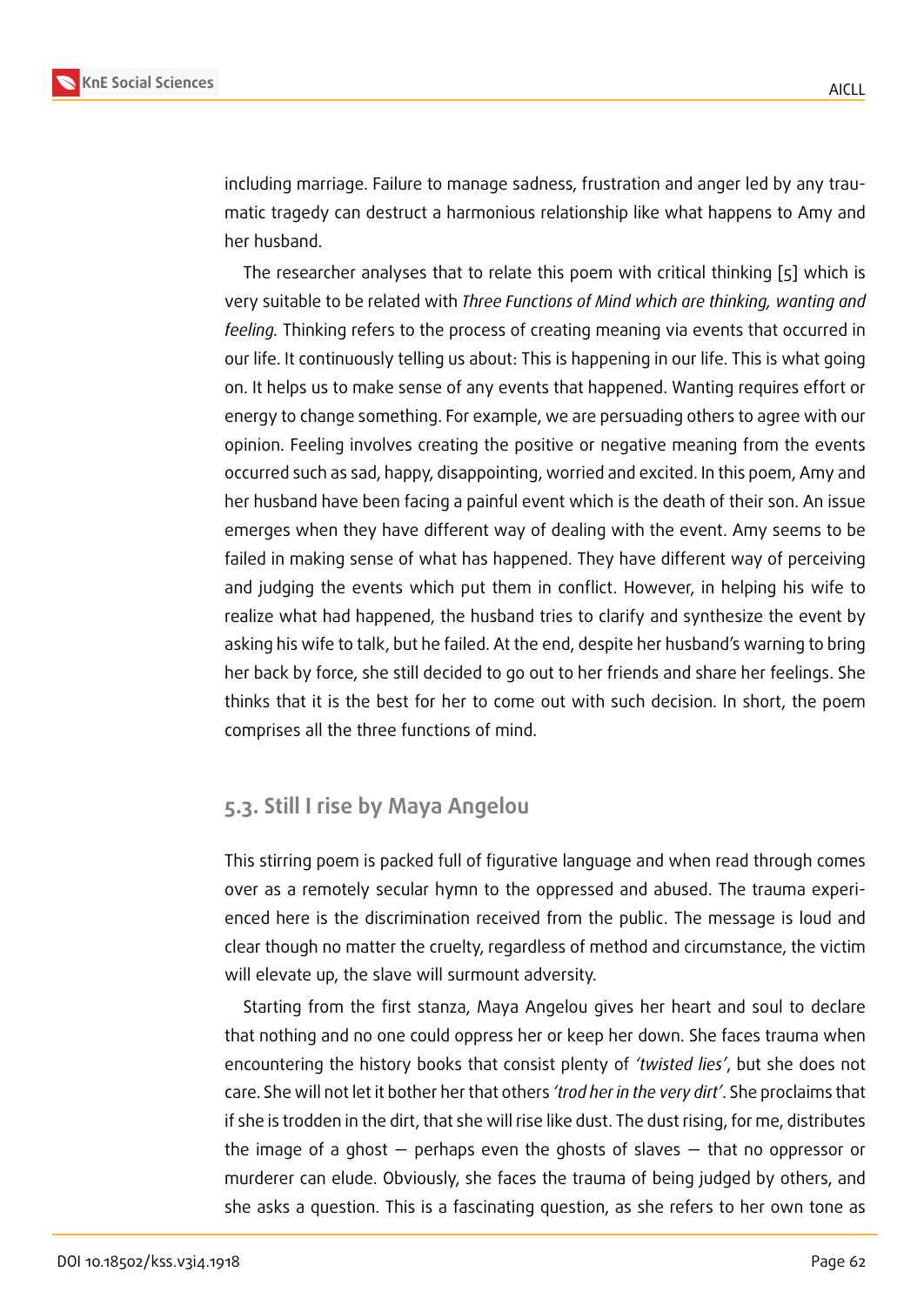**KnE Social Sciences**



*'sassiness'* and asks the hearer if her sassy tone is upsetting. She sees that the people around her in her society are *'beset with gloom'* when she prospers. She questions this. She is aware that she is prospered in life, in her writing, and as a woman. The '*oil wells pumping in [her] living room*' denote her prosperity. She also compares herself to the moon and the suns as they are affected by the tides. This gives us the understanding that the speaker has no other choice but to rise up out of her affliction. Although faced with the trauma of the society's might to keep her oppressed, it is in her nature to rise up and stand against oppression just as it is the nature of the tides to respond to the moon. The speaker's questions in this stanza are direct, pertinent, and appropriately accusing. She has to stand up to the trauma of being disliked by the racist people in her society, who are all bitter of her success. With that, she directs these questions at the society that has long tried to keep her oppressed. She asks them if they want to see her broken, oppressed, depressed and bitter. She asks these questions, knowing that this indeed is what many within society wanted. They did not want to see a black woman rise up out of the oppression of her society and succeed. The speaker is aware of this and she draws attention to it with these revealing, yet cutting questions.

In the middle of the poem, she perpetuates with the questions directed at a racist society when she asks whether her *'haughtiness'* is offensive. She is aware that society resents visually perceiving a black woman full of pride. This question has an air of sarcasm which accommodates to point out the hypocrisy of society as it is embittered by the prosperity of one that it has endeavored to oppress. The speaker overcomes her trauma sarcastic tone as she pretends to comfort the hearer. She verbally expresses*, 'don't you take it awful hard'*, a sarcastic way of pretending to care for those who resent her prosperity. She perpetuates, however, to *'flaunt'* her prosperity before the society that has always oppressed her. She claims that she has *'gold mines'* and that she laughs at the prosperity she has found. She tries to make the society aware that no matter what it does to oppress her, it will not prosper. She lets society know that it cannot prevail against her with words or looks. Despite the trauma of hatefulness received from society, she proclaims that society cannot prevail against her even if it managed to have her killed. She claims that she will still *'like air'* rise, thus demonstrating her willingness to overcome her trauma. The speaker perpetuates her querying of society. By this time in the poem, it becomes clear that the speaker has placed society on tribulation and is now in the process of cross-examination. She has the answers to these questions, but to ask them is to incriminate the offender. While she asks incriminating questions, she simultaneously reveals incredible aplomb despite the oppression of society. In this stanza, the speaker conclusively refers to the trauma of her past-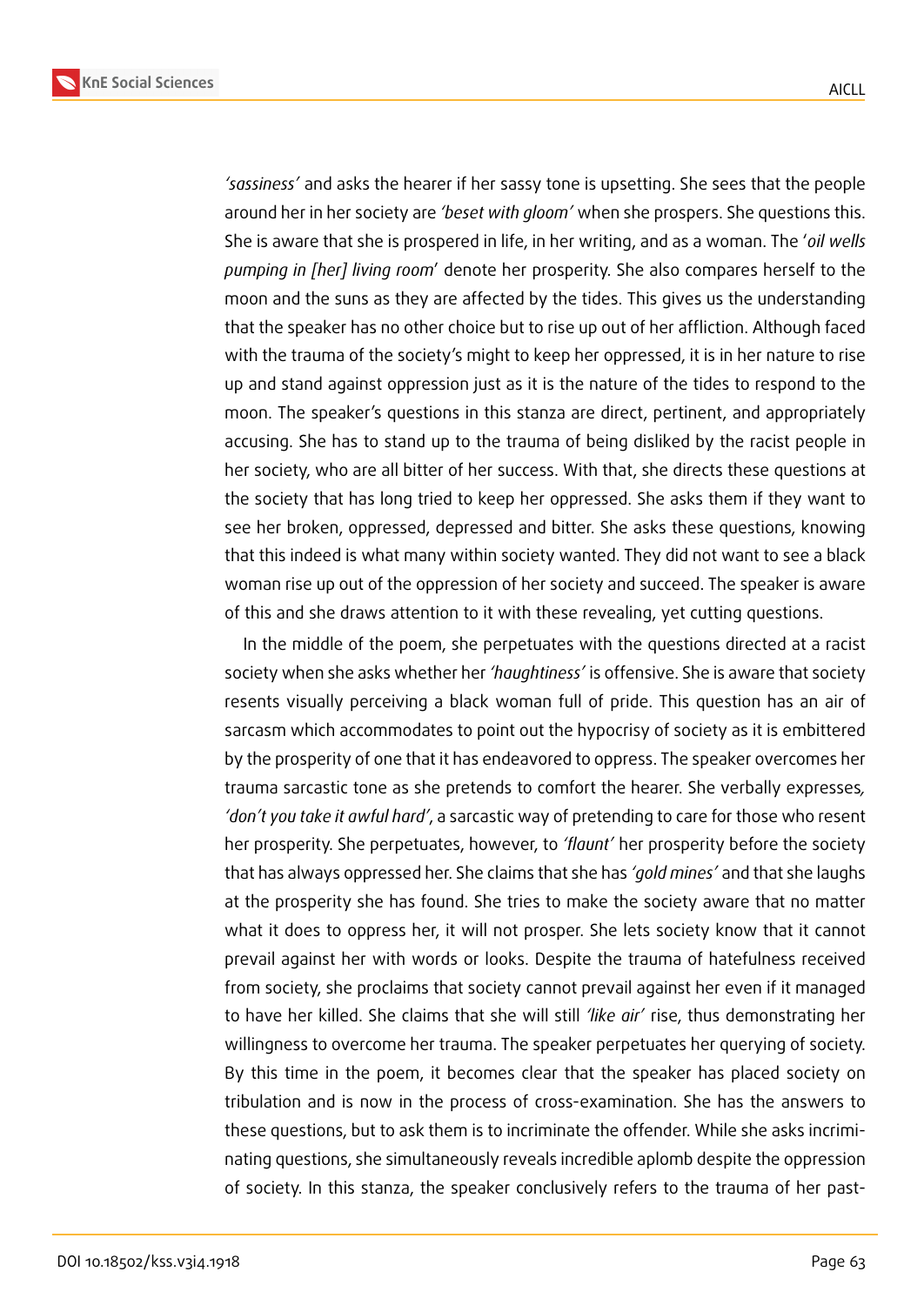

the reason that she is oppressed and resented to this day. She calls slavery *'history's shame'* and she proclaims that she will not be held down by the past, even if it is *'rooted in pain'*. In the final stanza, the speaker reveals that she intends to leave behind all the trauma of slavery and the history of oppression, with intent to rise above it. She claims that she will leave behind the "terror and fear" and that she will rise above the pain and the oppression *'into a daybreak that's wondrously clear'*. The speaker does not intend to sanction the hatefulness of society or the pain of the past to prevent her from becoming all that she ever dreamed of being. For this reason, she reiterates three times, *'I rise'*.

From the view of Critical Thinking, *Still I rise*, the poem makes readers *recall* trauma from the past that Maya Angelou has experienced and understand the poet overcomes abuse and social disadvantages to become a symbol of strength, courage, and resilience, The poem also sends out a message that we all can rise up from our darkest hours, which can be applied in life and ask the readers to analyze the lyrics and tone to truly understand the poem. At the same time, readers are persuaded to justify the decisions that the poet takes to overcome the traumatic experiences.

### **6. Conclusion**

The selected poems show the example of Trauma theory in poetry which are represented in the background of war, death and oppression. These emotional traumatic incidents were directly and indirectly storied in such ways to highlight various issues of sadness, frustration and alienage. At the same time, the poems have to be viewed from the angle of Critical Thinking as well in order to go deeper inside the intention and message hidden by the poets. Once, the readers critically understand what the poets trying to convey and to identify the underlying meaning behind the entire poem by understanding figurative language used, eventually, the readers would be able to interpret the immense mental pressure that the poets trying to highlight. As for the last and highest level of critical thinking, which is creating, readers have to create their own meaning in order to understand the entire poem and appreciate the beauty of literature.

## **References**

[1] Alexander, J. C. (2013). *Trauma: A Social Theory.* Hoboken, NJ: John Wiley & Sons.